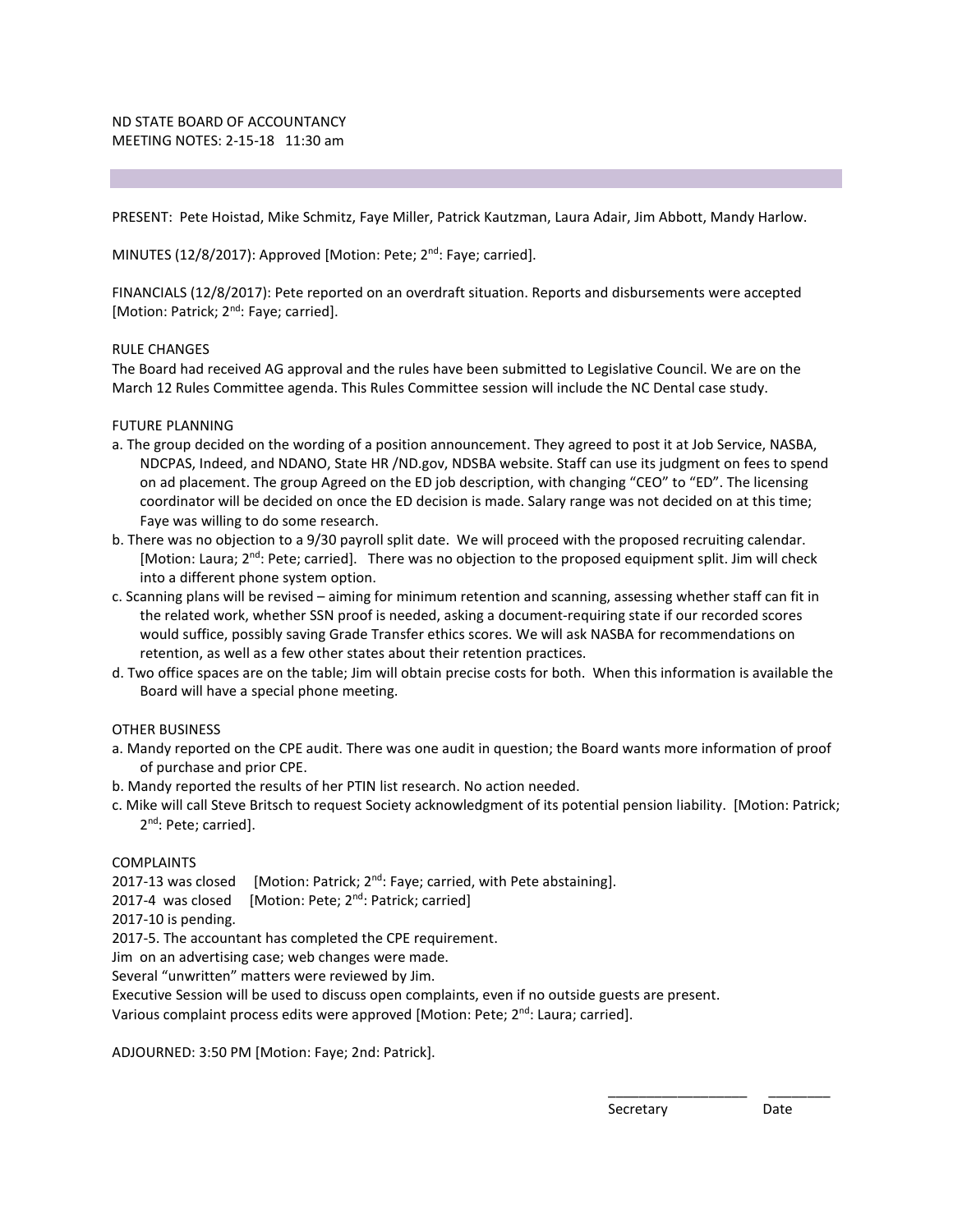## ND STATE BOARD OF ACCOUNTANCY MEETING NOTES: 2/26/2018 2 PM

PRESENT: Pete Hoistad, Mike Schmitz, Faye Miller, Patrick Kautzman, Laura Adair, Pene DeMaster, Jim Abbott, Mandy Harlow.

OFFICE LOCATION: Jim reported on 2 office locations. He reported on location, details, and prices of both locations. The group decided to occupy the Riverfront Center. They gave Jim instruction to inquire about a 5 year lease with modest annual inflation increase. May 1, 2018 target move in date. Approved [Motion: Pete; 2<sup>nd</sup>: Faye; carried].

RECORD RETENTION: Recommendation approved. [Motion: Pete 2<sup>nd</sup>; Faye; carried]

AUDIT: Questions were asked and answered about the audit. The Board requested the email from the auditor's office in regards to the MD & A, to review prior to approval; Jim will send.

MINUTES: (2/15/2018): We will approve these and today's set of minutes at the next meeting.

ADJOURNED 2:50 PM.

Secretary Date

\_\_\_\_\_\_\_\_\_\_\_\_\_\_\_\_\_\_\_\_\_\_\_\_\_\_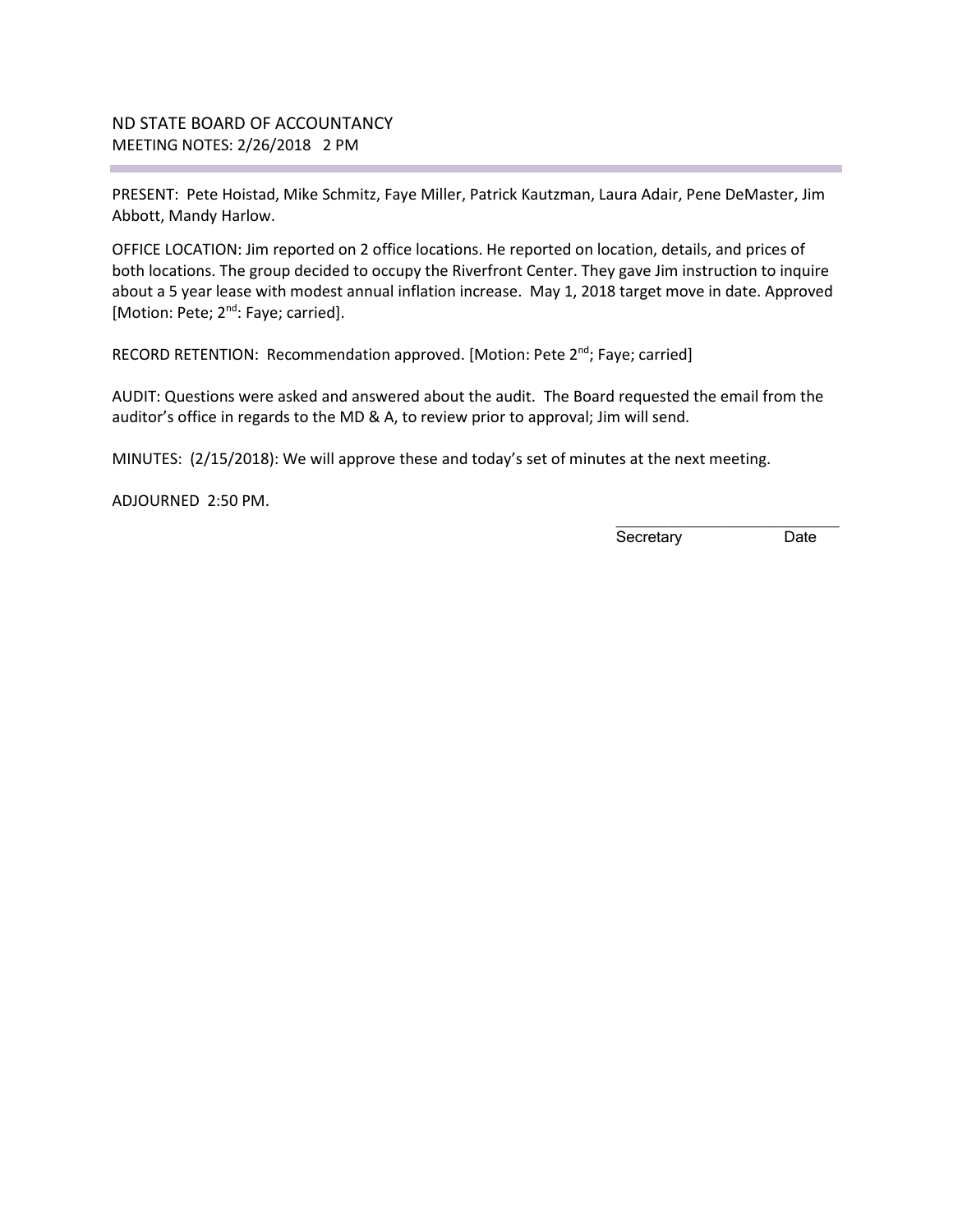PRESENT: Pete Hoistad, Mike Schmitz, Faye Miller, Laura Adair, Patrick Kautzman (by phone) Jim Abbott, Mandy Harlow.

MINUTES:  $(2/15/2018)$ : Approved with a few word changes [Motion: Pete;  $2<sup>nd</sup>$ : Faye; unanimous].  $(2/26/2018)$ : Approved [Motion: Pete;  $2<sup>nd</sup>$ : Faye; unanimous].

FINANCIALS: (3/31/2018): Questions were answered on the financials and disbursements. Reports and disbursements were accepted [Motion: Pete; 2<sup>nd</sup>: Faye; unanimous]. The audit report was approved [Motion: Pete;  $2^{nd}$ : Faye; unanimous].

RULE CHANGE STATUS: Effective April 1, 2018. The changes have been posted on our website. Also an initial email has gone highlighting the changes. Notification will also go out with the paper renewals. The State Board staff may publish a periodic newsletter; the question of providing only an email version was raised..

## FUTURE PLANNING

All the licensee files in the office have been scanned. Jim reported on the new location. The lease is now with the State for approval. Discussion on a move date. Until a lease is approved the move date is tabled. A \$3500 budget was approved for the future office set up. [Motion: Faye;  $2^{nd}$ : Pete; unanimous].

## OTHER BUSINESS

a. Lori Opdahl was reinstated. [Motion: Pete; 2<sup>nd</sup>: Laura; unanimous]

b. Jim informed the Board that we have various procedures and that we update them regularly. c. After review of follow-up from our random CPE audit, the Board agreed to fine a licensee \$800 for not completing his 2017 CPE hours in the allowed time, plus \$200 for claiming a duplicate class in 2015 & 2016, and placing his CPA certificate on probation until 6/30/2019.

## COMPLAINTS

2017-10: The Board agreed to suspend the CPA's license until a legal decision is made. 2018-1: Revocation and publication was agreed [Motion: Pete;  $2<sup>nd</sup>$ : Laura; unanimous]. 2018-2: A letter will be issued informing the CPA the Board is aware of the MN disciplinary actions, and we anticipate the next review report. The Board also would like to be kept updated as the CPA completes requirements.

With staff absent, the group discussed the applications for the position of executive director, and selected candidates to be interviewed were selected. The salary ranges were determined for the executive director and licensing coordinator. Faye will do a Doodle poll for possible dates for board member availability for candidate interviews. Mike will follow-up with the candidates for interviews.

 $\overline{\phantom{a}}$  , and the contract of the contract of the contract of the contract of the contract of the contract of the contract of the contract of the contract of the contract of the contract of the contract of the contrac

ADJOURNED: 2:45

Secretary and the secretary of the secretary secretary secretary

Date

 $\overline{\phantom{a}}$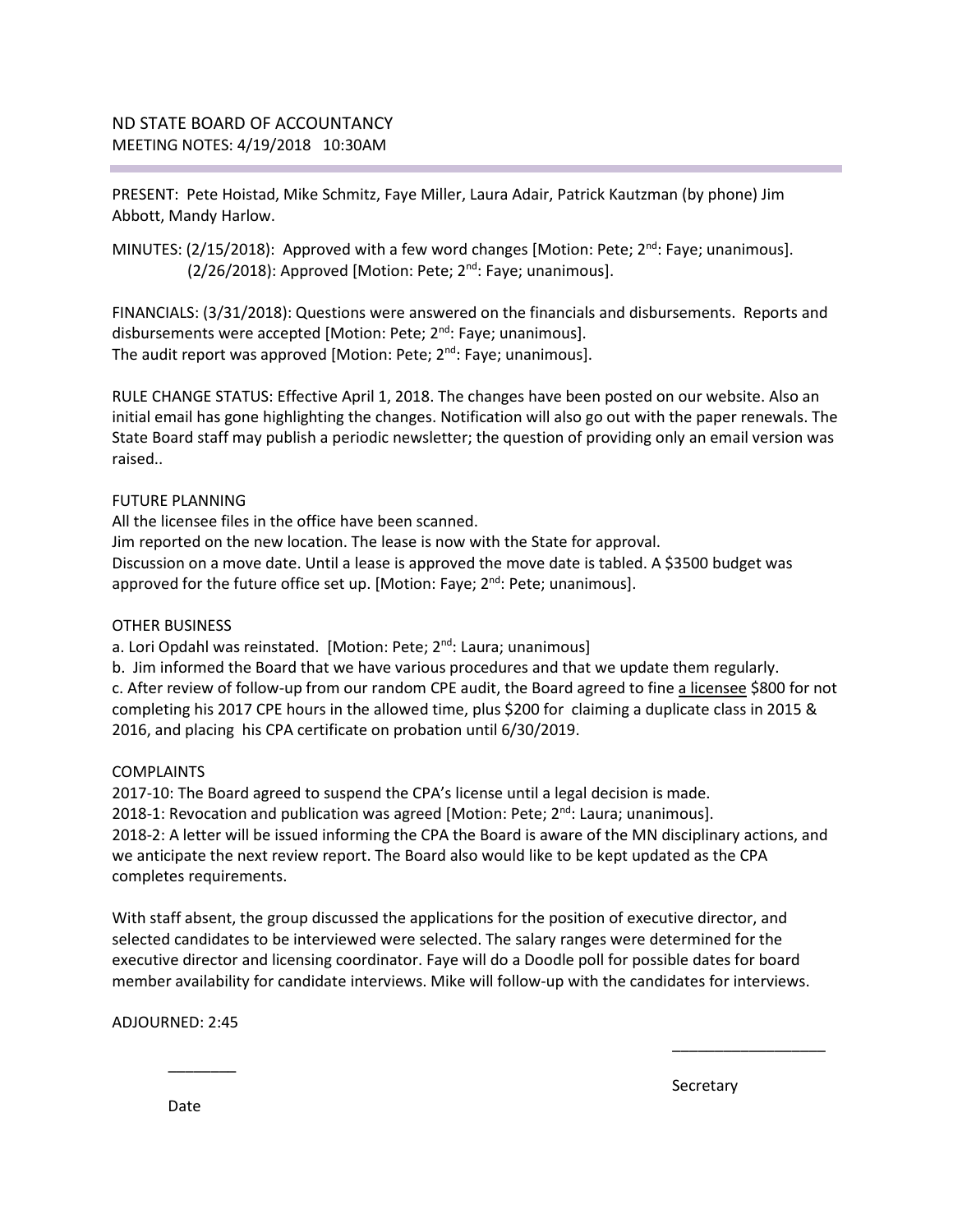# ND STATE BOARD OF ACCOUNTANCY MEETING NOTES: 5/4/18 at 9 am BY PHONE

PRESENT: Pete Hoistad, Mike Schmitz, Faye Miller, Laura Adair, Patrick Kautzman.

## INTERVIEWS

The group visited separately with various candidates for the role of ED.

The group also discussed the pending changes to the Pathway to become a CPA.

*Adjourned at approx. 11:50 am* 

Date

\_\_\_\_\_\_\_\_

Secretary

\_\_\_\_\_\_\_\_\_\_\_\_\_\_\_\_\_\_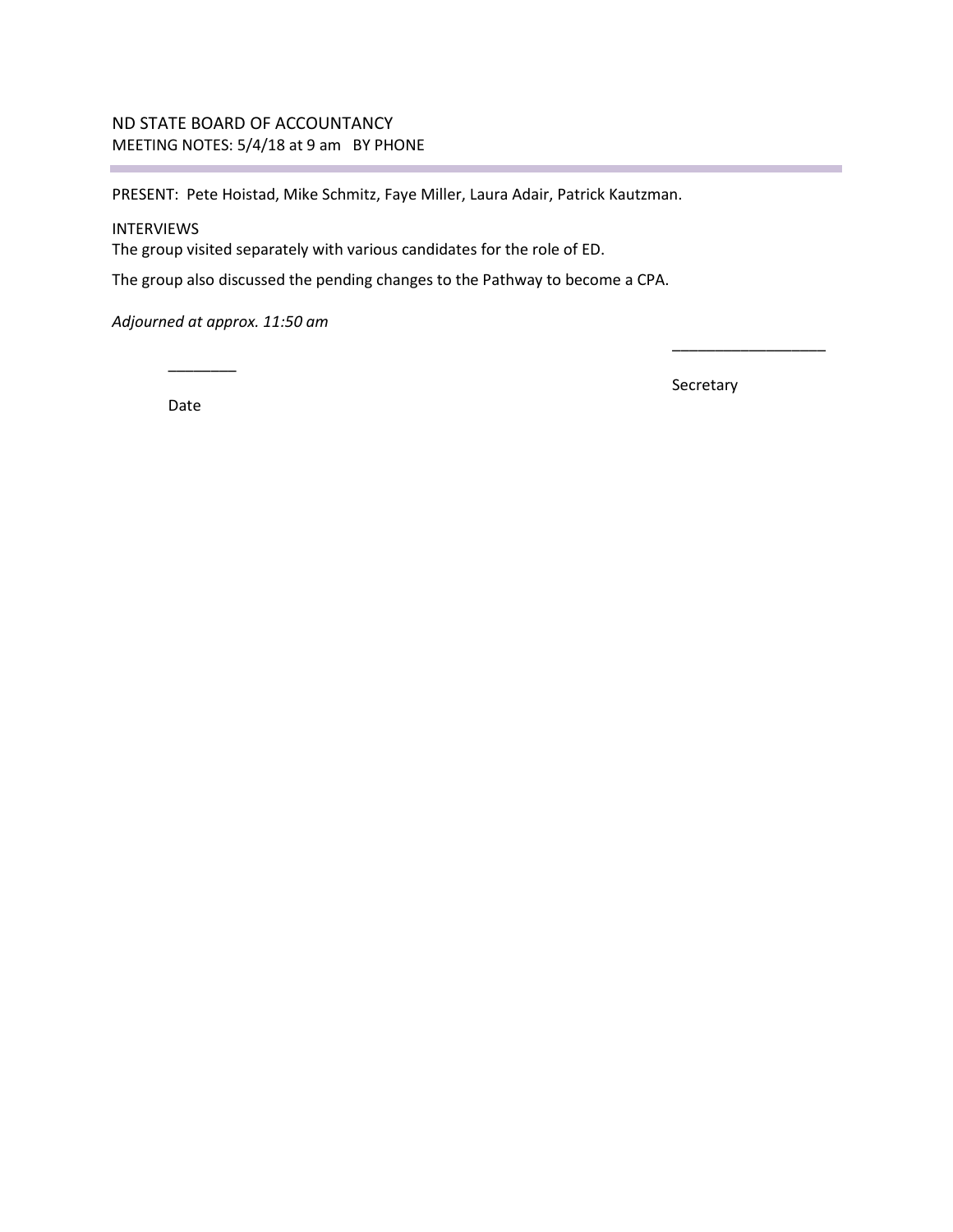# ND STATE BOARD OF ACCOUNTANCY MEETING NOTES: 5/8/18 at 1 pm BY PHONE

PRESENT: Pete Hoistad, Mike Schmitz, Faye Miller, Laura Adair, Patrick Kautzman.

## INTERVIEWS

÷

The group visited separately with various candidates for the role of ED.

The group agreed to invite 2 candidates for finalist interviews.

*Adjourned at approx. 3:45 pm* 

\_\_\_\_\_\_\_\_

Date

Secretary

\_\_\_\_\_\_\_\_\_\_\_\_\_\_\_\_\_\_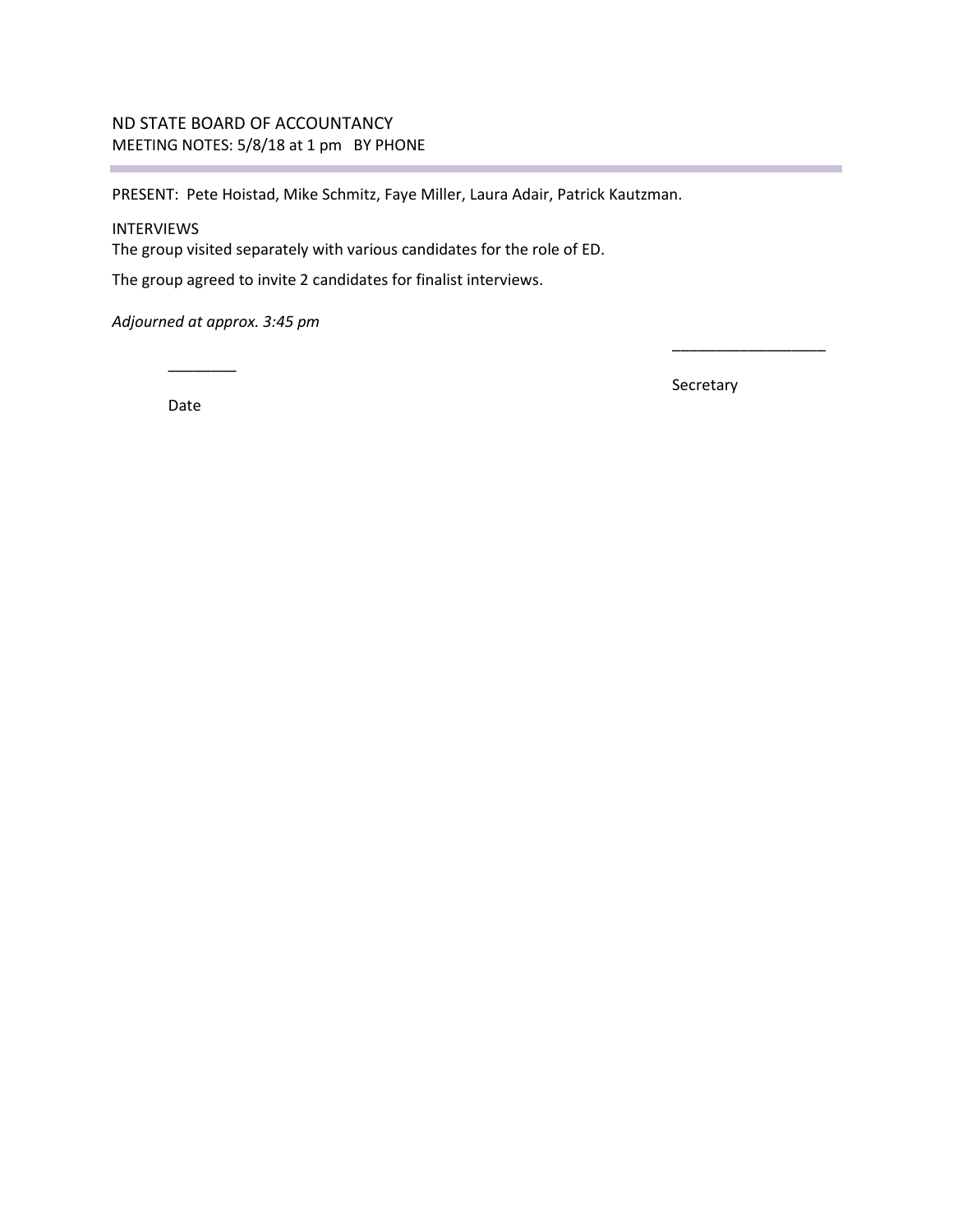## ND STATE BOARD OF ACCOUNTANCY MEETING NOTES: 5/23/18 at 1 pm BY PHONE

PRESENT: Pete Hoistad, Mike Schmitz, Faye Miller, Laura Adair, Patrick Kautzman.

### INTERVIEWS

The group visited separately with two ED finalists.

The group agreed to offer the ED position to Amanda Harlow, at a salary of \$55,000, commencing July 1, 2018 [Motion: Pete Hoistad; 2<sup>nd</sup>: Patrick Kautzman; role call vote was called and was unanimous.

*Adjourned at approx. 3:05 pm* 

 $\overline{\phantom{a}}$ Date

Secretary

\_\_\_\_\_\_\_\_\_\_\_\_\_\_\_\_\_\_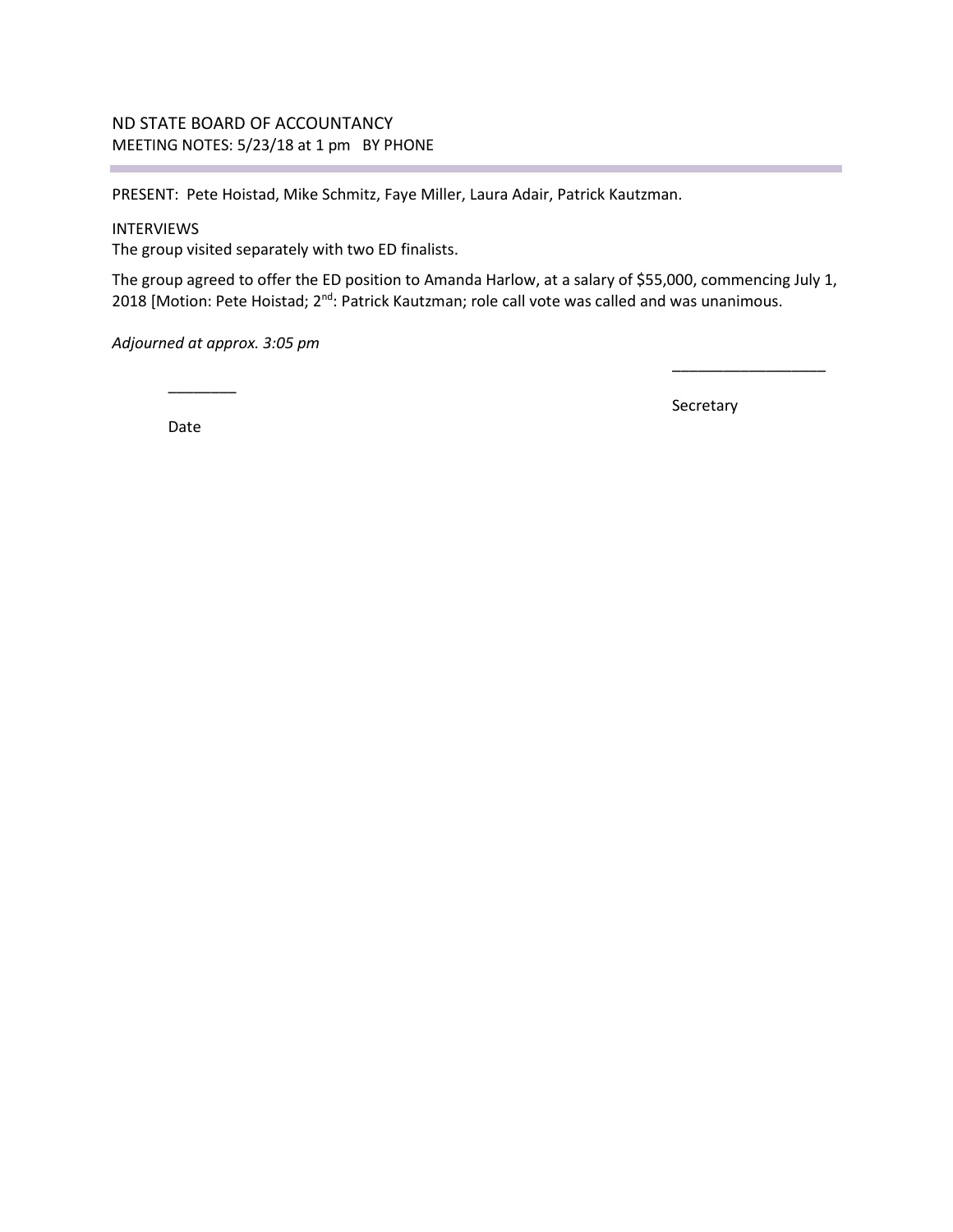PRESENT: Mike Schmitz, Faye Miller, Laura Adair, Patrick Kautzman, Sheri Erickson, Jim Abbott, Mandy Harlow.

DISCIPLINARY HEARING: Executive Session 10:30. Present Rene Johnson, Irv Nodland, Jack McDonald, Corey Johnson.

OFFICER SELECTION: Mike was selected as President; Faye as secretary [Motion: Patrick; 2<sup>nd</sup>: Sheri; unanimous] [Roll call: Schmitz (y), Miller (y), Adair (y), Kautzman (y), Erickson (y)]

NEW BANK RESOLUTION A Motion was made to authorize signing of bank resolutions adding Faye and Mandy and removing Pete and Jim. [Motion: Sheri; 2<sup>nd</sup>: Patrick; unanimous] [Roll call: Schmitz (y), Miller (y), Adair (y), Kautzman (y), Erickson (y)]

MINUTES:  $(4/19/2018)$ : Add Patrick by phone [Motion: Patrick;  $2<sup>nd</sup>$ : Laura; unanimous].

(5/4/2018):

(5/8/2018): Remove extra words "also and"

(5/23/2018):

Motion to accept all 4 sets of minutes with the changes above [Motion: Patrick;  $2^{nd}$ : Faye; unanimous with 1 abstain] [Roll call: Schmitz (y), Miller (y), Adair (y), Kautzman (y), Erickson (abstain)]

FINANCIALS: (4/1/2018-6/30/2018): Questions were answered on the financials and disbursements. Reports and disbursements were accepted though there will be auditor changes [Motion: Faye;  $2^{nd}$ : Sheri; unanimous]. [Roll call: Schmitz (y), Miller (y), Adair (y), Kautzman (y), Erickson (y)]

Mike reported on the Society's shared pension obligation.

AUDITOR: Overmoe and Nelson submitted a bid of \$3750; they will be used to conduct the 2018 audit [Motion: Faye; 2<sup>nd</sup>: Patrick; unanimous] [Roll call: Schmitz (y), Miller (y), Adair (y), Kautzman (y), Erickson (y)]

2018-2019 BUDGET: With one change to staff travel, staff compensation and budget was approved [Motion: Faye; 2<sup>nd</sup>: Laura; unanimous] [Roll call: Schmitz (y), Miller (y), Adair (y), Kautzman (y), Erickson (y)]

Al Krueger, State Delegate for NSA, introduced himself. He is on the legislative group that monitors State Board activity and legislation dealing with accounting and tax.

OTHER BUSINESS

a. Mandy reported on the new office location, the budget and the move.

b. Policy Manual- Motion to accept as written and to send to the state HR for review. Also review so that Board is not plural throughout. [Motion: Sheri; 2<sup>nd</sup>: Patrick; unanimous] [Roll call: Schmitz (y), Miller (y), Adair (y), Kautzman (y), Erickson (y)]

c. Motion for reinstatement Mark Lunseth [Motion: Patrick;  $2^{nd}$ : Laura; unanimous] [Roll call: Schmitz (y), Miller (y), Adair (y), Kautzman (y), Erickson (y)]

d. An extension request for an exam part was denied. [Motion: Faye; 2<sup>nd</sup>: Sheri; unanimous with 1 abstain] [Roll call: Schmitz (y), Miller (y), Adair (y), Kautzman (abstain), Erickson (y)]

Executive Session:

**COMPLAINTS** 

2018-1. There was no response from the CPA, and their revocation has been processed.

2018-2. Jim suggested a calendar reminder for when the next peer review is received.

2018-3 The hearing was waived and the fine paid. Other measures in the earlier letter will be implemented. Staff will send to the Board proof of CPE.

2018-4. The CPA will be notified of the Board's intent to revoke the certificate in light of their non-response.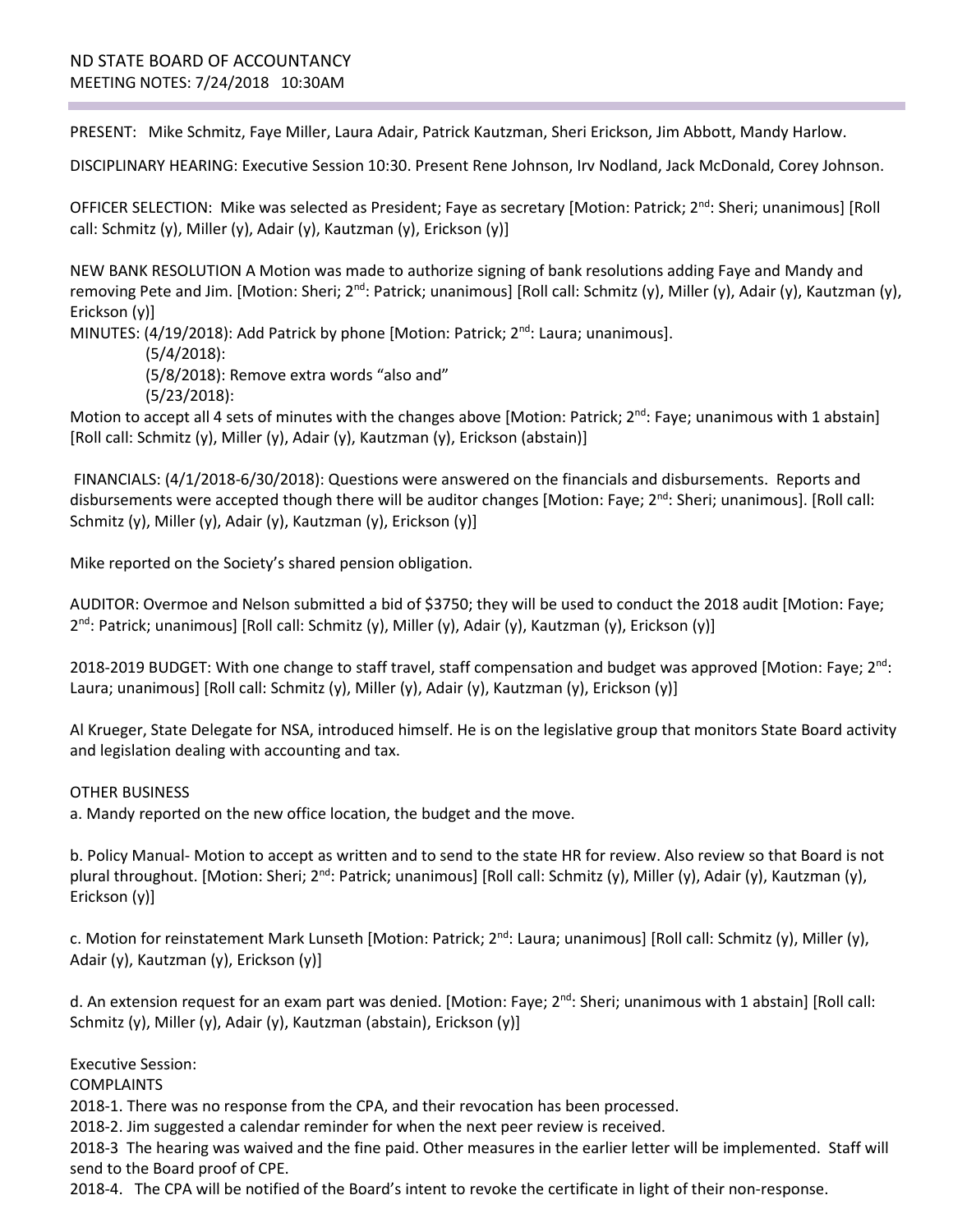Out of Executive Session:

2018-4. The CPA's certificate will be revoked, if there is no response. [Motion: Patrick; 2<sup>nd</sup>: Laura carried] [Roll call: Schmitz (y), Miller (y), Adair (y), Kautzman (y), Erickson (y)]Jim mentioned another complaint case that was more appropriate for the Board of Cosmetology.

The Board chair will explore legal counsel options.

Jim had additional PCAOB / legal items available for review. Mike will examine the PCAOB report related to the EideBailly firm.

 $\overline{\phantom{a}}$  , and the contract of the contract of the contract of the contract of the contract of the contract of the contract of the contract of the contract of the contract of the contract of the contract of the contrac

ADJOURNED: 1:58

expressed to the secretary of the Secretary of the Date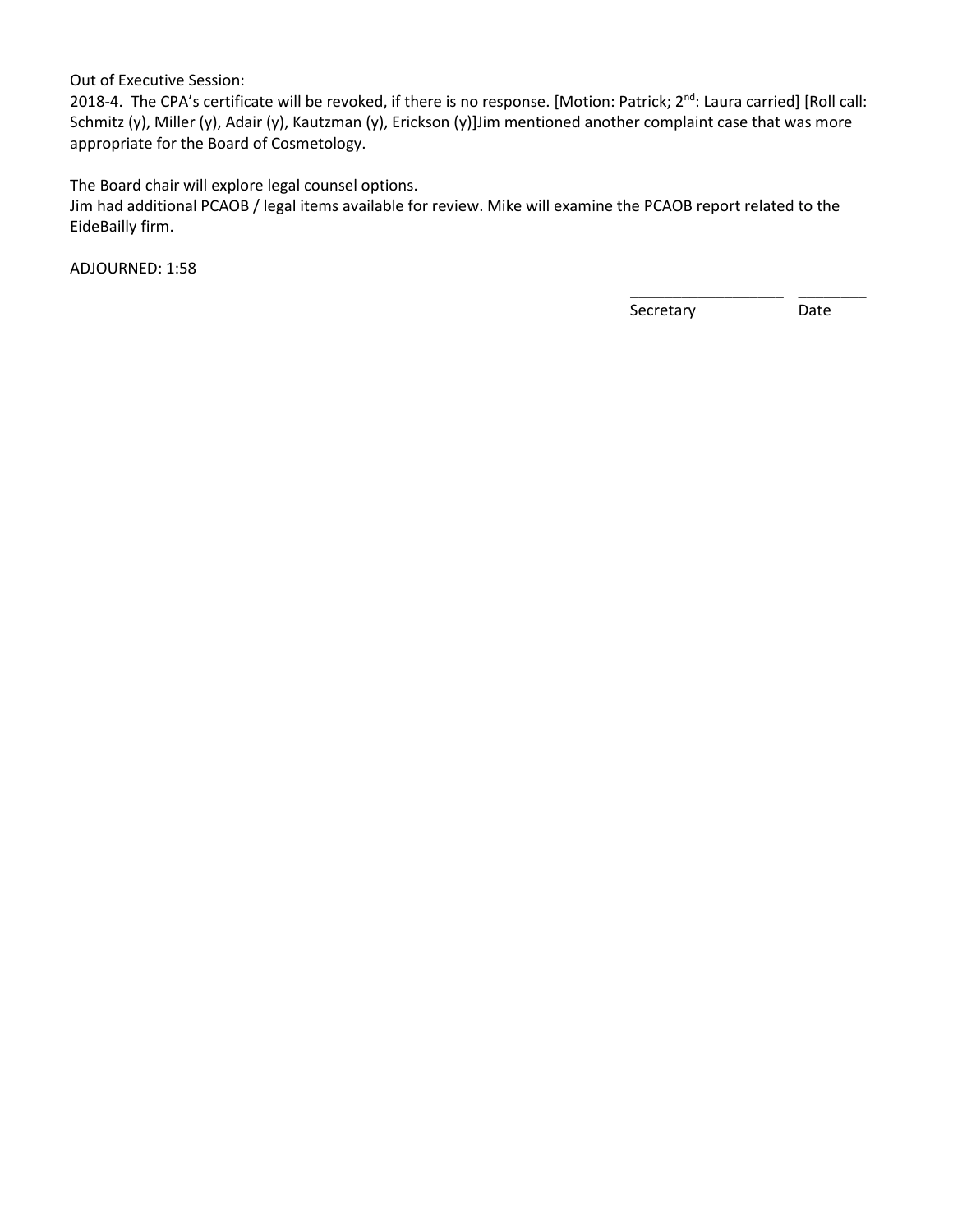PRESENT: Mike Schmitz, Faye Miller, Laura Adair, Patrick Kautzman, Sheri Erickson, Jim Abbott, Mandy Harlow, Sherre Sattler and Don Kaspari

MINUTES: (7/24/2018): Motion to accept minutes with changes made to the Executive Session section of the minutesremoving all names. [Motion: Faye; 2<sup>nd</sup>: Laura; unanimous] [Roll call: Schmitz (y), Miller (y), Adair (y), Kautzman (y), Erickson (y)]

FINANCIALS: (7/1/2018-8/31/2018): Motion to accept disbursements [Motion: Patrick; 2<sup>nd</sup>: Faye; unanimous]. [Roll call: Schmitz (y), Miller (y), Adair (y), Kautzman (y), Erickson (y)]

FINANCIAL OVERSIGHT UPDATE: the Secretary/Treasurer will have access to online banking and a read only copy of our bookkeeping package (Sage)

NEW BANK RESOLUTION: Mandy reported that BND has been taken care of. US Bank we just switched to Government Banking and the signatures are being transferred over to Mandy and Faye. In regards to Stiefel a motion to adopt the resolutions provided with all 3 certifications and Stiefel Appendix A. [Motion: Faye;  $2^{nd}$ : Patrick; unanimous] [Roll call: Schmitz (y), Miller (y), Adair (y), Kautzman (y), Erickson (y)]

PEER REVIEW RESULTS: Mandy reported that every 3 years on rotation firms must submit a copy of their latest peer review report, and letter of acceptance. Reported were the results of this year's submission. There were 4 firms that had yet to submit paperwork. 1 firm had an extension until 12/2018. Mandy will check in with the firm that was due to be done in September. For the remaining 2 firms the following actions will be taken

1-the Board made a motion stating we request correspondence from the peer reviewer by 11/15/2018and 12/15/2018 with status updates. [Motion: Patrick; 2<sup>nd</sup>: Sheri; unanimous] [Roll call: Schmitz (y), Miller (y), Adair (y), Kautzman (y), Erickson (y)]

2-The Board made a motion to obtain either a signed cease and desist letter or an engagement letter from a peer reviewer within 10 days of the above request or the firm permit will be revoked.

[Motion: Patrick; 2<sup>nd</sup>: Faye; unanimous] [Roll call: Schmitz (y), Miller (y), Adair (y), Kautzman (y), Erickson (y)] The Board also made a motion for a new policy. Yearly staff will request from all firms with a Pass w/Deficiency rating or a Fail rating their letter of correction and completion.

[Motion: Faye; 2<sup>nd</sup>: Laura; unanimous] [Roll call: Schmitz (y), Miller (y), Adair (y), Kautzman (y), Erickson (y)] Mike will also check with Jack to see what our restrictions are for publication.

OFFICE UPDATE: Mandy reported on the separation of duties put into place. A listing of checks will go out to the secretary/treasurer for approval each week. Other updates that were highlighted are the new newsletter, exam scores being released online and the office going paperless.

HR615: Mike reported on the proposed policy. He has had a conversation with NASBA letting them know our opposition to this policy.

POLICY MANUAL: We will ask other similar in size State Boards as will as other North Dakota State Boards what they use for a Policy Manual. Mandy will also ask NASBA if they have resources for a new policy manual.

REINSTATEMENTS: Motion to approve reinstatement requests from Johnson, Ul-Haq, Wright, Brasel and Tassin. [Motion: Patrick; 2<sup>nd</sup>: Sheri; unanimous] [Roll call: Schmitz (y), Miller (y), Adair (y), Kautzman (y), Erickson (y)]

SPECIAL APPLICATION ISSUES: Licensee request to waive Annual Renewal late fee. Motion to deny request. [Motion: Faye; 2<sup>nd</sup>: Patrick; unanimous with 1 abstain] [Roll call: Schmitz (y), Miller (y), Adair (y), Kautzman (y), Erickson (y)]

## MISCELLANEOUS: The current life insurance expires 12/31/2018. Mandy will obtain 3 quotes and bring them forth at the next meeting.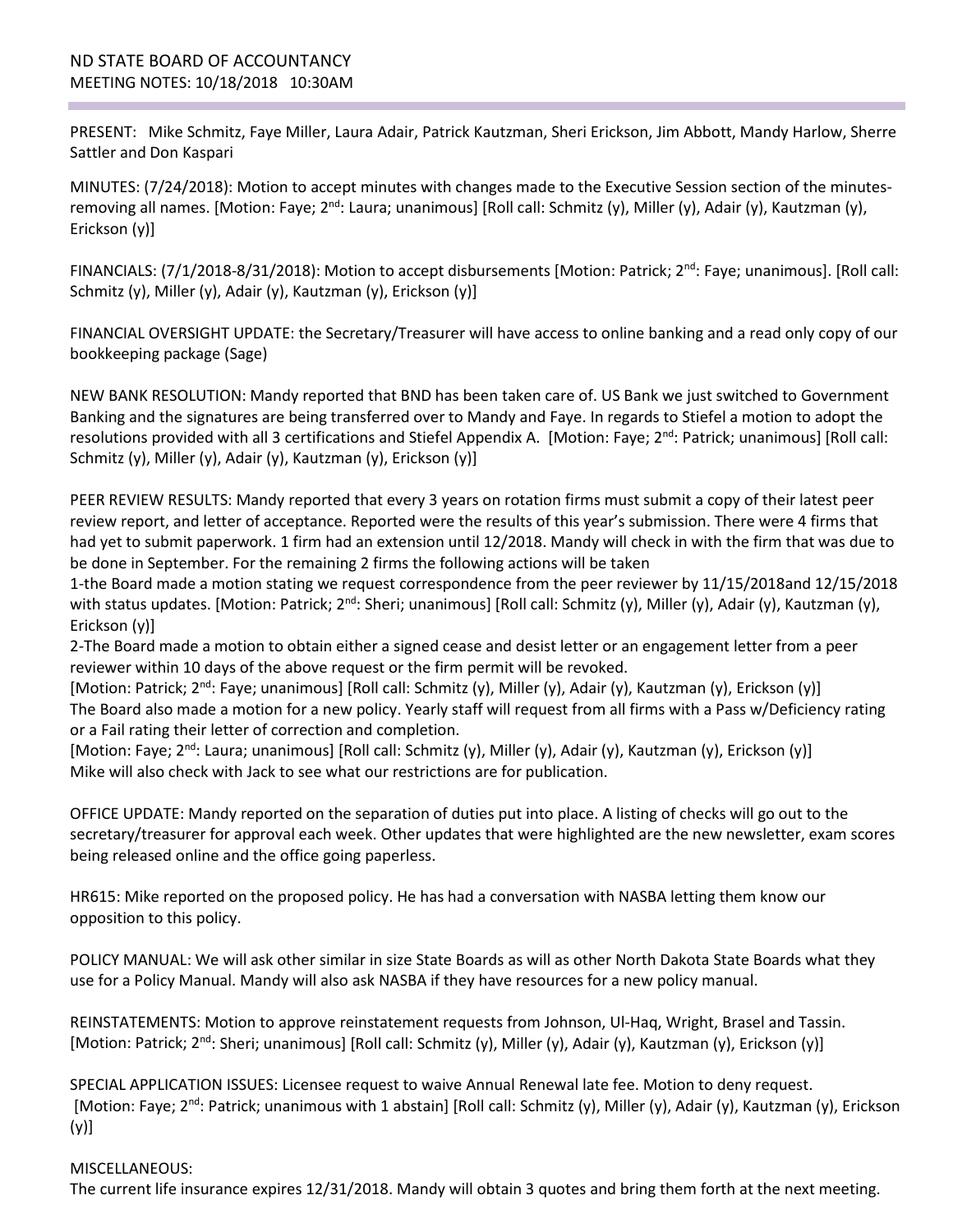Jim reported a discrepancy in original numbers presented. The Board made a motion to retroactively correct the compensation to July 1, 2018. [Motion: Sheri; 2<sup>nd</sup>: Laura; unanimous] [Roll call: Schmitz (y), Miller (y), Adair (y), Kautzman (y), Erickson (y)]

EXECUITVE SESSION: COMPLAINTS 2018-4. Revocation complete/Suggest closing 2018-5. Review and discussion of complaint 2018-6. Review and discussion of complaint

OUT OF EXECUTIVE SESSION:

2018-4. Tonia Reinhart declined an appeal and her CPA certificate was revoked per 7/24/2018 meeting. [Motion: Patrick; 2<sup>nd</sup>: Laura unanimous] [Roll call: Schmitz (y), Miller (y), Adair (y), Kautzman (y), Erickson (y)] 2018-5-Patrick has agreed to take a look at this case and follow up with the CPE. He will report back at the next Board meeting.

2018-6-Mike has agreed to take a look at this case and make an attempt to follow up with the CPA. He will report back at the next Board meeting.

The Board received notice from SEC that a ND CPA was issued a cease and desist. The CPA has not been a ND CPA since 1990. Mike will write a letter letting the SEC know that they are no longer licensed with North Dakota.

\_\_\_\_\_\_\_\_\_\_\_\_\_\_\_\_\_\_\_\_\_\_\_\_ \_\_\_\_\_\_\_\_\_\_\_\_

ADJOURNED: 12:45 PM

Secretary **Date**